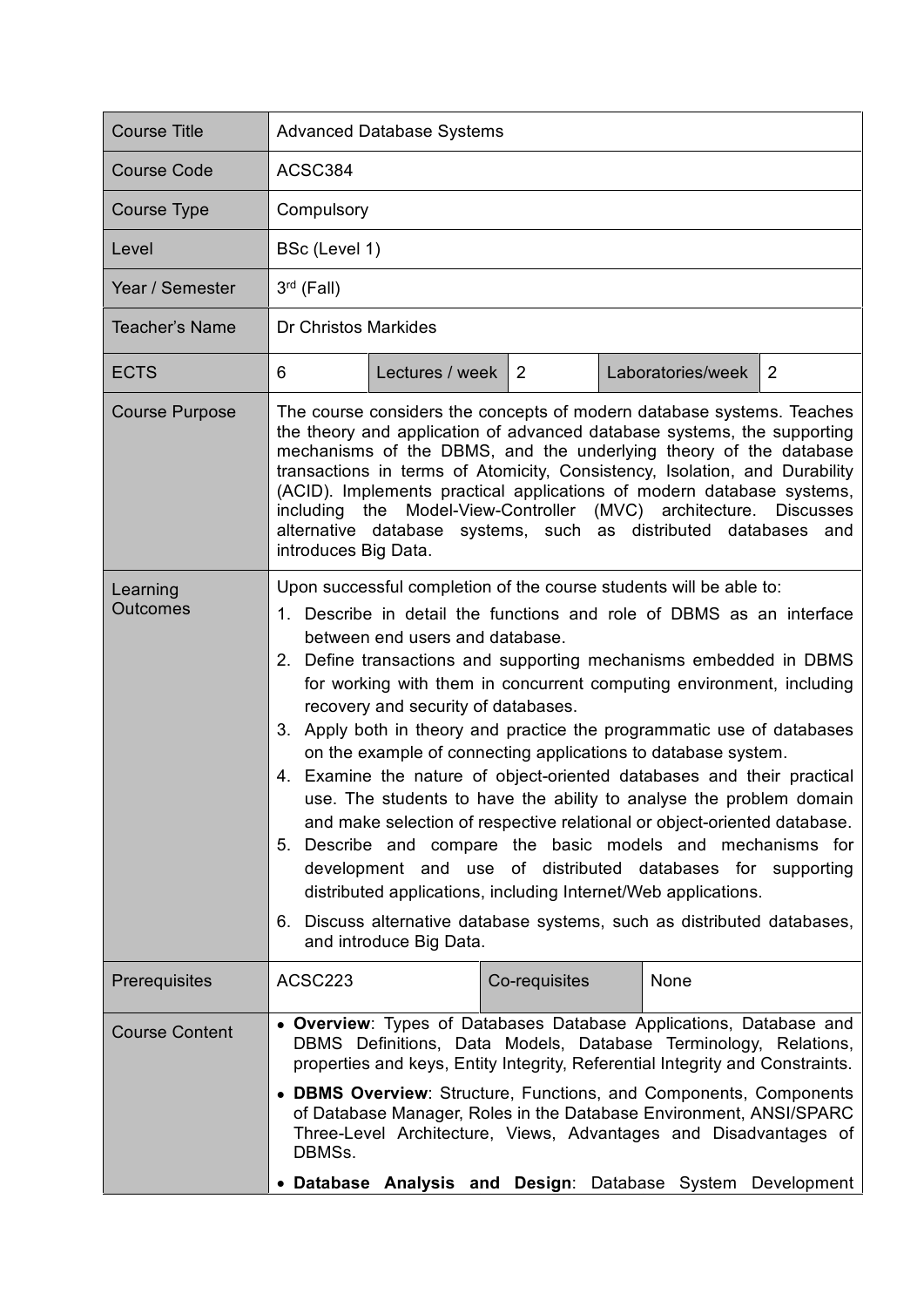|                         | Lifecycle, Database Planning, System Definition, Requirements<br>Collection and Analysis, Database Design, Optimal Model Criteria and<br>Success Factors, Phases of Database Design, Conceptual Model Steps,<br>Logical Model Steps, Physical Database Design Steps, DBMS<br>Evaluation Features, Application Design, Implementation, Testing, and<br>Maintenance.<br>• Transactions and Concurrency Control: Overview, Transaction<br>Support, State Transition and State Transition Diagram, ACID, DBMS<br>Transaction Subsystem, Transaction Support, Atomic Operations,<br>Concurrency Control, Serializability, Schedules, Recovery, Concurrency<br>Control Techniques (Locking, 2PL, Rollback), and<br>Deadlocks<br>(Prevention, Detection, and Recovery). |
|-------------------------|------------------------------------------------------------------------------------------------------------------------------------------------------------------------------------------------------------------------------------------------------------------------------------------------------------------------------------------------------------------------------------------------------------------------------------------------------------------------------------------------------------------------------------------------------------------------------------------------------------------------------------------------------------------------------------------------------------------------------------------------------------------|
|                         | • Security and Administration Transparencies: Database Security,<br>Threats, Countermeasures, RAID, DBMSs and Web Security.                                                                                                                                                                                                                                                                                                                                                                                                                                                                                                                                                                                                                                      |
|                         | • Database Recovery: Overview, Failures, Transaction Recovery, DBMS<br>Recovery Facilities, Backup Mechanisms, Logging, Checkpointing,<br>Recovery Techniques, Deferred Updates, Immediate Updates, Shadow<br>Paging, and Recovery Issues (MySQL).                                                                                                                                                                                                                                                                                                                                                                                                                                                                                                               |
|                         | • Distributed DBMS: Overview, Distributed Database, Distributed DBMS,<br>Distributed Processing, Parallel DBMS, Advantages and Disadvantages,<br>Types of DDBMS, Functions of DDBMS, MDBS and FDBMS, DDBMS<br>Components, and Rules for DDBMS.                                                                                                                                                                                                                                                                                                                                                                                                                                                                                                                   |
|                         | • Introducing Big Data: Overview, Sources of Big Data, Definitions,<br>Adoption of Big Data, Characteristics (3Vs, 4Vs), Data Processing<br>Techniques,<br>Processing Architectures, Technologies<br>(Hadoop<br>Framework, NoSQL), and Lifecycle.                                                                                                                                                                                                                                                                                                                                                                                                                                                                                                                |
| Teaching<br>Methodology | The course will combine theoretical aspects of modern database systems<br>with extended practical work on the concepts of databases and DBMS.<br>Delivery will be based on 2 period lecturing and 2 laboratory period.<br>Laboratory work will mainly consist of introducing students to the practical<br>and students are expected to complete the practical outside contact hours.<br>Students are expected to find references from the library and on the<br>Internet to complete their practical work.                                                                                                                                                                                                                                                       |
| Bibliography            | Textbooks:<br>Thomas M. Connolly, Carolyn E. Begg, Database Systems: A<br>Practical Approach to Design, Implementation, and Management,<br>6th Edition, Addison-Wesley Publishing, 2015, ISBN: 978-0132943260.<br>References:                                                                                                                                                                                                                                                                                                                                                                                                                                                                                                                                    |
|                         | R. Elmasri, S. B. Navathe, Fundamentals of Database Systems, 7th<br>Edition, Pearson, 2016, ISBN: 978-1292097619.<br>R. Ramakrishnan, J. Gehrke, Database Management Systems, 3rd<br>Edition, McGraw Hill, 2003, ISBN: 978-0071231510.                                                                                                                                                                                                                                                                                                                                                                                                                                                                                                                           |
| Assessment              | Students are assessed on the theoretical aspects of the course through<br>tests, and the final exam, while lab exercises cover the applied and hand-<br>on aspects of the course. Coursework will comprise of two tests, a set of<br>lab exercises, and three-hour closed book exam. The weights for each                                                                                                                                                                                                                                                                                                                                                                                                                                                        |